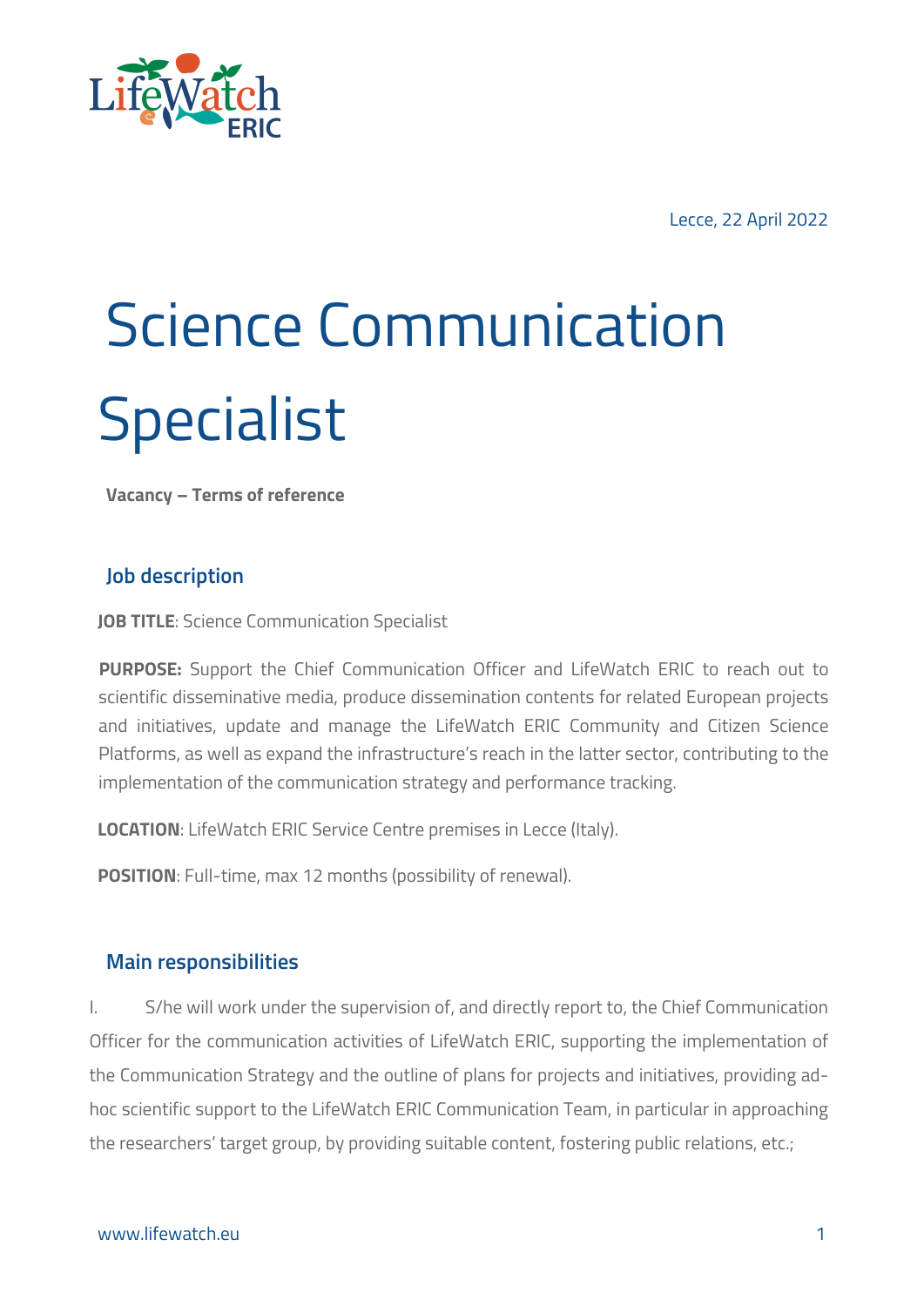

II. S/he will take care of media relations with disseminative publications, in the field of biological sciences with a particular focus on biodiversity and ecosystem research. S/he will be adept at identifying and writing stories that are likely to generate media interest, with a good understanding of the news agenda and ability to keep abreast of current affairs;

III. S/he will support communications for EU projects that LifeWatch ERIC is involved in, for example, by liaising with the LifeWatch ERIC project manager and consortium, supporting the creation of websites and related content, organising events and campaigns, etc., and contributing to the drafting of communication work packages and project proposals;

IV. S/he will support the LifeWatch ERIC Service Centre in the launch, set-up and management of its Citizen Science Platform, s/he will work closely with the Scientific Community Networking Officer in promoting infrastructure-related services towards relevant projects and initiatives in the citizen science domain;

V. S/he will support the LifeWatch ERIC Service Centre in the launch, set-up and management of its Community Platform, s/he will work closely with the Scientific Community Networking Officer in promoting infrastructure related services towards relevant scientific communities;

VI. S/he will contribute to the organisation of scientific events and LifeWatch ERIC's participation in exhibitions and major conferences, taking care of designing and selecting scientific contents and programmes;

VII. S/he will support the Chief Communication Officer and Administration in the definition and monitoring of the communication budget, its related contracts and outputs, as well as related KPIs.

# **The ideal candidate should meet the following requirements**

A university degree or equivalent qualifications in Environmental Sciences, or other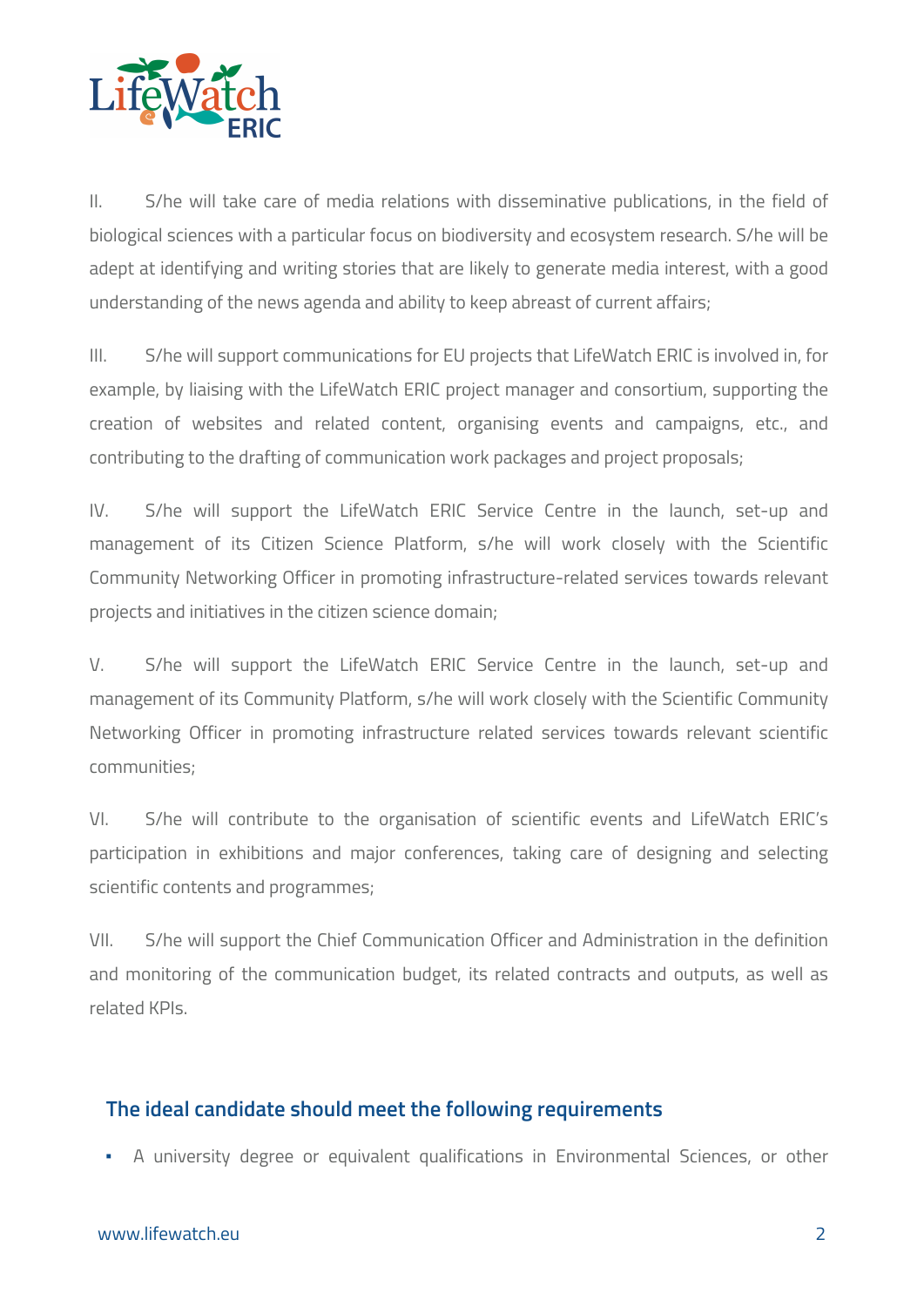

relevant field;

- At least 3 years of accredited professional experience in communications at European level in research infrastructures, universities, agencies, European institutions or international organisations, on international projects and initiatives;
- Accredited experience in liaising with media, with own media contact list, and/or as a science journalist;
- Accredited professional experience in the communication of science and citizen science, in particular in the area of biodiversity and ecosystem research and bioinformatics;
- Advanced experience in WordPress management and updates, as well as experience with primary software packages for tracking performances and analytics;
- Excellence in writing and editing, as well as spoken fluency in English (native speaker or certified C1/C2 level). Skills in other European languages (in particular Italian) are desirable;
- Knowledge of Adobe Creative Suite (Illustrator, Photoshop, InDesign) and MS Office (Word, Excel, Power Point);
- **•** Proven organisation and communicative skills, capable of working in teams and to tight deadlines, in international environments and in multi-language contexts;
- Availability to travel abroad according to the specific working needs of this position.

# **The vacancy is subject to the following procedure**

• A short covering letter and Curriculum Vitae<sup>1</sup> (EUROPASS format, 4 pages at the most)

**<sup>1</sup>** *Special note for Italian market: According to Italian Privacy Protection Law n. 196/03 any resume not mentioning explicitly the following wording: 'I authorise the use of my personal data in accordance with Italian Privacy Protection Law (30/06/2003, n. 196/03)' will be automatically deleted from our database and consequently not taken into consideration.*